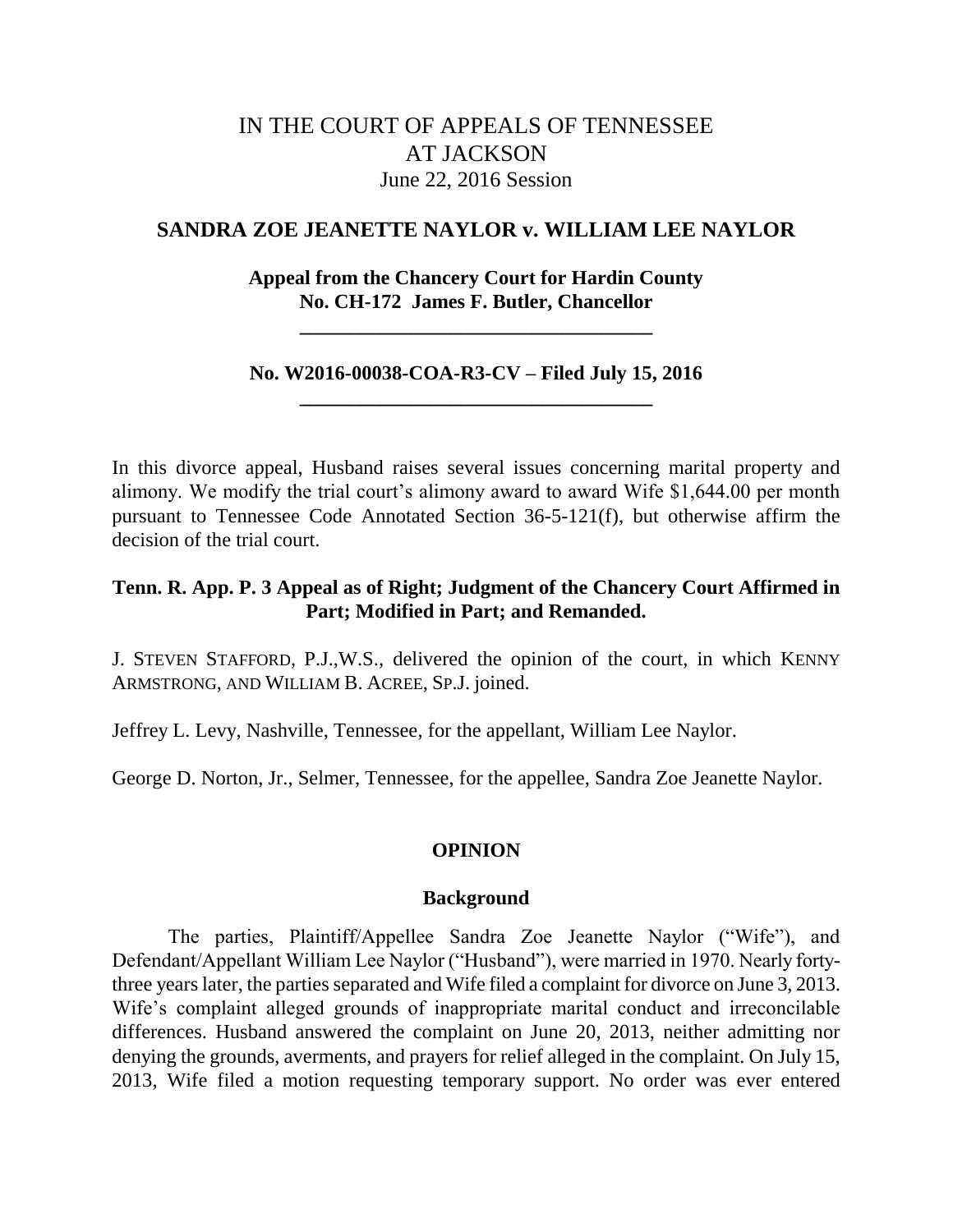adjudicating Wife"s request; however, the record does reflect that Husband continued to support Wife after the parties' separation.

On March 24, 2014, Wife filed a motion to find Husband in civil and criminal contempt for making changes to the parties' credit and pension accounts. Husband denied that his actions were contemptuous by response filed May 16, 2014.

On June 3, 2014, Husband filed a counter-complaint for divorce, admitting the ground of irreconcilable differences and alleging inappropriate marital conduct against Wife. Wife filed an answer to the counter-complaint on June 6, 2014, denying that she was guilty of inappropriate marital conduct. On October 20, 2014, Husband filed an amended answer to the divorce complaint, admitting both grounds alleged by Wife, but alleging that his inappropriate marital conduct was justified by the "ill acts" of Wife.

The trial court held a trial on November 10, 2014. At the beginning of trial, the parties submitted an agreed stipulation concerning the valuation of the parties' marital property. Importantly, the parties did not value Husband"s two pensions, a Pactiv Retirement Pension Plan disbursing \$1,283.00 per month, and a Packing Corporation of America Pension Plan, disbursing \$609.00 per month. The parties' marital property also included Husband's Fidelity Rollover IRA with a balance of \$200,593.00, Husband"s Fidelity Deferred annuity with a balance of \$193,461.00, Wife"s Fidelity Traditional IRA with a balance of \$22,887.00, and Husband"s 401K plan with a value of \$4,624.00. The parties agreed that the marital home was valued at \$165,000.00 and unencumbered. The parties also owned several timeshares and other real and personal property. The parties also agreed as to the valuation of their marital debts. Although the parties agreed as to the values of all the marital and separate property, including the decision not to assign a specific present value to the pensions, they did not agree as to its proper distribution.

Much of the testimony at trial focused on the grounds for divorce and Wife"s alimony request. Wife, who was sixty-three at the time of trial, testified that she did not work outside the home for the last 18 years of the marriage. The parties moved frequently because of Husband"s work, which Wife asserted prevented her from receiving training or education for employment. Wife did testify that she worked briefly for a gym during the parties' marriage, but she only worked part-time and Husband insisted that she be available to take vacations when his work permitted. As such, at the time of the divorce, Wife had no income and she testified that she was not likely to be able to provide any financial support for her own maintenance.

Wife continued to live in the marital home in Tennessee throughout the divorce. The home includes nearly nine acres of property and an adjoining lot that must be maintained. Wife testified that she allows the parties' adult son ("Son") to live with her in the marital home. However, Wife testified that Son had lived with the parties during their marriage, dating back to 2007. According to Wife, Son is unemployed, but because of the acreage of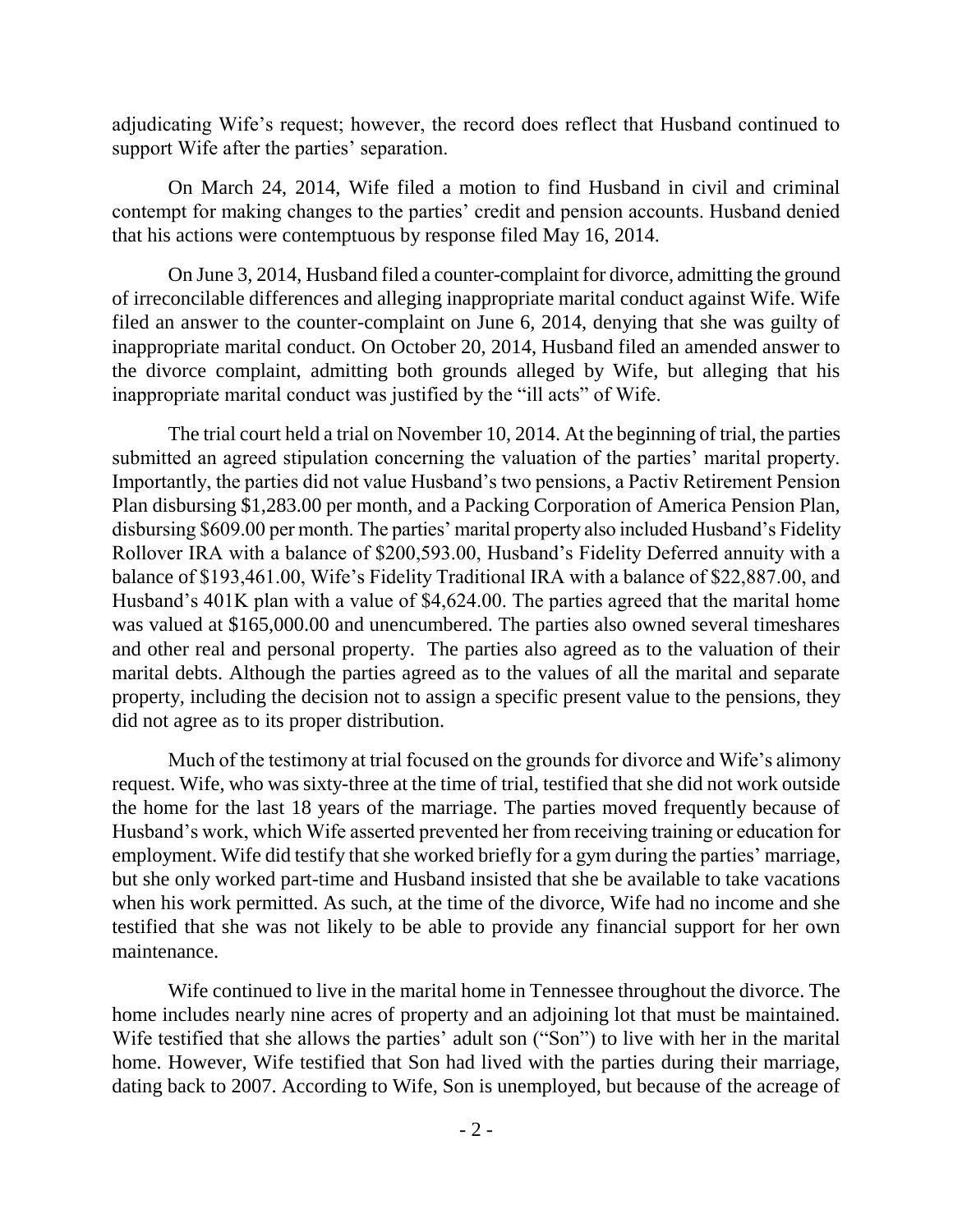the marital home, he is necessary to helping her maintain it. Consequently, Wife testified that she pays Son \$800.00 per month for help with the home"s yard and other maintenance. Son then uses these funds to pay his expenses, including his child support obligation and cigarette purchases. Wife testified that other than this expense and perhaps groceries, she does not expend any other funds that are attributable to Son. At one point, Wife testified however, that her cell phone bill included a phone for both herself and her son. Wife submitted an income and expense worksheet detailing expenses of \$8,919.00 per month; Wife admitted, however, that some of the expenses were miscalculated.

Wife generally blamed the demise of the marriage on Husband's extramarital affair. Although Wife admitted that both parties had engaged in extramarital affairs earlier in the marriage, Wife testified that they were able to forgive each other and move on together. In 2013, however, Husband informed Wife and their children that he was seeing another woman with whom he wanted to start a life. Wife testified that she was blind-sided by this revelation, as the parties had recently been discussing Husband"s anticipated retirement.

Husband testified that he is sixty-four years old and employed as an engineer in Monroeville, Alabama. His current income is \$6,216.39 per month, plus a weekly per diem of over \$600.00, monthly travel reimbursement, and occasional bonuses. Husband uses the per diem to rent an apartment in Alabama, where he resided part-time during the marriage and full-time after the parties" separation. Husband testified that because he will no longer be a legal resident of Tennessee while working in Alabama after the divorce, he will no longer receive the per diem or travel reimbursements. Husband testified that he was willing to assume all of the marital debt. Husband also submitted his own statement of income and expense showing expenses of \$5,883.27 per month, including a \$2,000.00 per month debt payment on an approximately \$12,000.00 credit card debt and a \$300.00 per month payment on the parties" home equity line of credit.

Despite being in generally good health, Husband testified that he hoped to retire at age sixty-five. According to Husband, his desire to retire stemmed from job-related stress and not being as "sharp" on the job as he was in younger years. Husband testified that errors on the job could result in injuries. Husband estimated that he could draw approximately \$2,500.00 per month in social security if he retired at 66, but that amount would be slightly less if he retired earlier. Husband testified that Wife would be entitled to draw half of that amount.

Husband denied that he acquiesced in Son"s living arrangements. Although Husband testified that Son did live in the marital home for several years while the parties were together, Husband asserted that the fault lay with Wife because Husband was often working out-of-state and had no control over the situation. Husband admitted that Wife often asked Son to obtain employment. Husband testified that maintenance on the marital home and adjoining property required only one day of work per week and that Son did not deserve \$800.00 per month for that work, especially given that Wife was sometimes required to hire professional help when problems arose.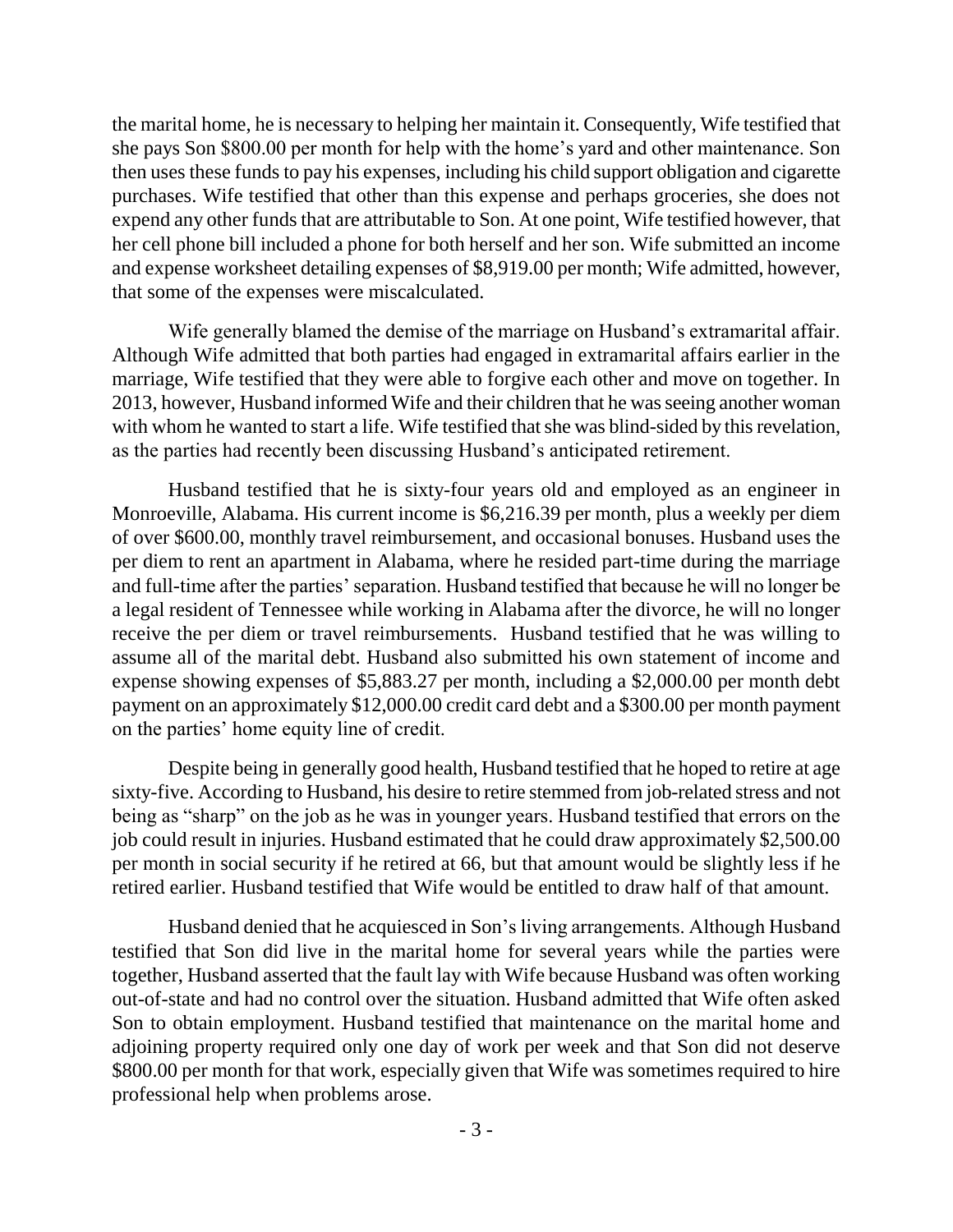Husband partly blamed the parties' living arrangements on the demise of the marriage. Husband also asserted that Wife's affair in 1976 made Husband distrustful of Wife, especially given that he worked out-of-town. Husband testified that Wife"s affair "troubled [him] every night" for twenty years. Husband admitted, however, that he initiated a sexual relationship with his former assistant in November 2012, while out-of-town for work. Husband further admitted that the 2012 affair was not his first marital indiscretion.

The trial court issued a letter ruling on December 2, 2014. The trial court entered a final order of absolute divorce on January 29, 2015, incorporating by reference its letter ruling. First, the trial court awarded Wife a divorce upon the ground of inappropriate marital conduct. The trial court also generally accepted the parties" valuation of the marital and separate property.<sup>1</sup> The trial court awarded Wife the marital home and adjoining lot, as well as 100% of Husband"s Pactiv and Packing Corporation pensions, including the income therefrom. The trial did not assign a present value to the two pensions awarded to Wife.

The trial court reduced Wife"s reasonable expenses to \$4,453.00 per month. Because of Wife"s age and lack of work experience, the trial court found that the most Wife could make was minimum wage, but that obtaining any job was unlikely. Including the income from the two pensions, the trial court found that Wife"s need totaled \$2,561.00 per month. In contrast, the trial court set Husband's expenses at \$4,572.00 per month, leaving a monthly surplus of \$1,644.00. The trial court noted, however, that while Husband would no longer receive a travel reimbursement, it was not certain that he would no longer receive a per diem. The trial court also found that Husband"s tax rate would be substantially lower, increasing his net income. The trial court also found that Son living with Wife predated the separation and that he was not providing support to Wife. The trial court therefore declined to apply Tennessee Code Annotated Section, 36-5-121(f)(2)(B), referred to as the "cohabitation statute" by the parties, to reduce Wife's need for alimony and awarded Wife \$2,000.00 per month in alimony in futuro. Finally, the trial court dismissed Wife"s contempt petition.

Husband filed a motion to alter or amend the trial court's judgment on February 24, 2015. In his motion, Husband raised several issues: (1) a mistake regarding the valuation of the parties' marital home; (2) the trial court's failure to value Husband's pension, resulting in far more marital property being awarded to Wife; and (3) Husband"s alimony obligation exceeds his ability to pay. The trial court entered an order on Husband"s motion to alter or amend on June 16, 2015, modifying the final divorce decree to accurately reflect the value of the marital home, but denying Husband"s other requested relief. Husband thereafter appealed to this Court.

#### **Issues Presented**

<sup>&</sup>lt;sup>1</sup> The trial court mistakenly valued the parties' marital home at \$125,000.00 rather than the \$165,000.00 agreed upon by the parties. As discussed below, the trial court eventually corrected this error.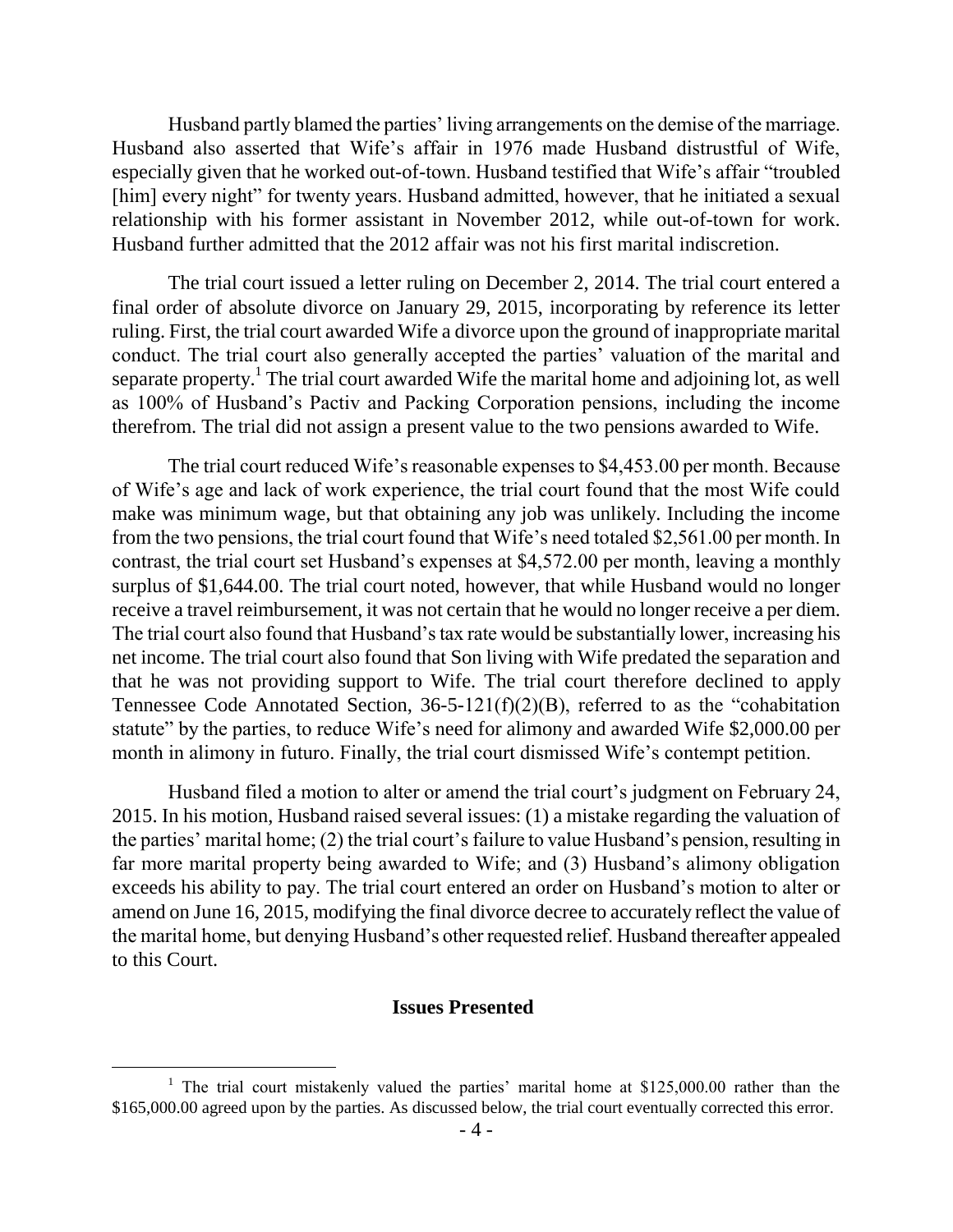Husband presented five issues for our review, which are taken from his appellate brief and reordered as follows:

- 1. Whether the trial court erred in failing to value Husband"s two pensions, which currently pay a total of \$1,892.00 per month before awarding them to Wife, which including these pensions make the overall distribution of the marital estate inequitable and whether these should have been awarded to Husband with any necessary financial support to Wife handled through an award of alimony.
- 2. Whether the trial court erred in declining to apply properly the cohabitation statute in determining that Son"s contribution in helping Wife around the house was worth the \$800.00 per month she was paying him or paying on his behalf.
- 3. Whether the trial court erred in ordering Husband to pay \$2,000.00 in alimony in futuro when Husband had only \$1,644 per month to make the alimony payments according to the court's own conclusion, when Wife was also ordered to receive \$1,892.00 from Husband"s pensions and when the award was inconsistent with Wife's need.
- 4. Whether the trial court erred in disregarding future actions known at this time in determining Wife"s need for support and Husband"s ability to pay.
- 5. Whether Husband is entitled to an award of his attorney"s fees on appeal. $^{2}$

## **Standard of Review**

In this appeal from a bench trial, we review the trial court's findings of fact de novo with a presumption of correctness, unless the evidence preponderates otherwise. Tenn. R. App. P. 13(d). No presumption of correctness, however, attaches to the trial court's

 $2<sup>2</sup>$  In the body of her appellate brief, Wife seeks an award of attorney's fees incurred in defending this appeal. Wife, however, did not designate this request as an issue on appeal in a statement of the issues section of her appellate brief. We therefore deem the issue waived. *Forbess v. Forbess*, 370 S.W.3d 347, 356 (Tenn. Ct. App. 2011) (holding that husband waived an issue by his failure to designate it as an issue in his statement of the issues); *see also Rigsby v. Rigsby*, No. E2014-02095-COA-R3-CV, 2015 WL 7575075, at \*7 (Tenn. Ct. App. Nov. 25, 2015) ("Because Mother did not raise the issue of attorney"s fees on appeal in her statement of the issues, we determine this issue to be waived.") (citing *Champion v. CLC of Dyersburg, LLC*, 359 S.W.3d 161, 163 (Tenn. Ct. App. 2011)); *Culpepper v. Culpepper*, No. E2014-00815-COA-R3-CV, 2015 WL 6735909, at \*6 (Tenn. Ct. App. Nov. 4, 2015) (same).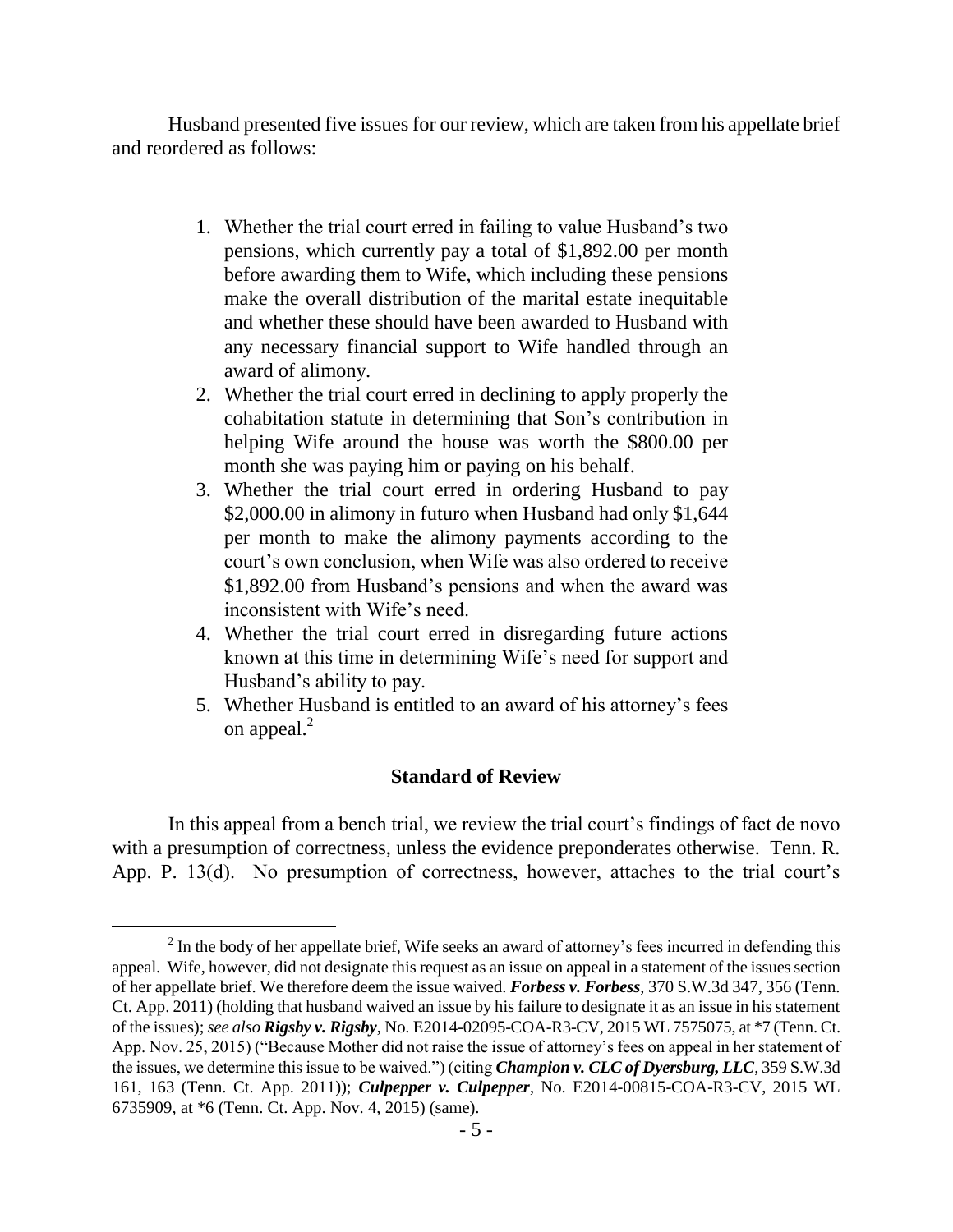conclusions of law and our review is de novo. *Blair v. Brownson*, 197 S.W.3d 681, 684 (Tenn. 2006) (citing *Bowden v. Ward*, 27 S.W.3d 913, 916 (Tenn. 2000)).

#### **Discussion**

#### **Property Division**

Husband's first issue concerns the valuation and division of the parties' marital property. Specifically, Husband argues that the trial court erred in failing to place a total value on Husband"s two pensions, the Pactiv Pension Plan and the Packing Corporation of America Pension Plan ("the pensions" or "the subject pensions"), and then awarding the pensions to Wife. Husband asserts that because these pensions have significant value that was not considered in the overall property division, the resulting division is inequitable, with Wife receiving significantly more property than Husband.

As we have explained:

Dividing marital property is not a mechanical process but rather is guided by carefully weighing the relevant factors in Tenn. Code Ann. § 36-4-121(c) (2005). *Flannary v. Flannary*, 121 S.W.3d 647, 650–51 (Tenn. 2003); *Tate v. Tate*, 138 S.W.3d 872, 875 (Tenn. Ct. App. 2003). As previously noted herein, trial courts have broad discretion in fashioning an equitable division of marital property. *Jolly v. Jolly*, 130 S.W.3d 783, 785 (Tenn. 2004); *Fisher v. Fisher*, 648 S.W.2d 244, 246 (Tenn. 1983), and appellate courts must accord great weight to a trial court"s division of marital property, *Wilson v. Moore*, 929 S.W.2d 367, 372 (Tenn. Ct. App. 1996). It is not this court's role to tweak the manner in which a trial court has divided the marital property. *Morton v. Morton*, 182 S.W.3d 821, 834 (Tenn. Ct. App. 2005). Rather, our role is to determine whether the trial court applied the correct legal standards, whether the manner in which the trial court weighed the factors in Tenn. Code Ann. § 36-4-121(c) is consistent with logic and reason, and whether the evidence preponderates against the trial court's division of the marital property. *Jolly*, 130 S.W.3d at 785–86.

*Farnham v. Farnham*, 323 S.W.3d 129, 140–41 (Tenn. Ct. App. 2009) (footnote omitted). While the trial court's division of marital property is reviewed for an abuse of discretion, the value of marital property involves questions of fact, which are "entitled to great weight on appeal and will not be second-guessed unless they are not supported by a preponderance of the evidence." *Owens v. Owens*, 241 S.W.3d 478, 486 (Tenn. Ct. App. 2007).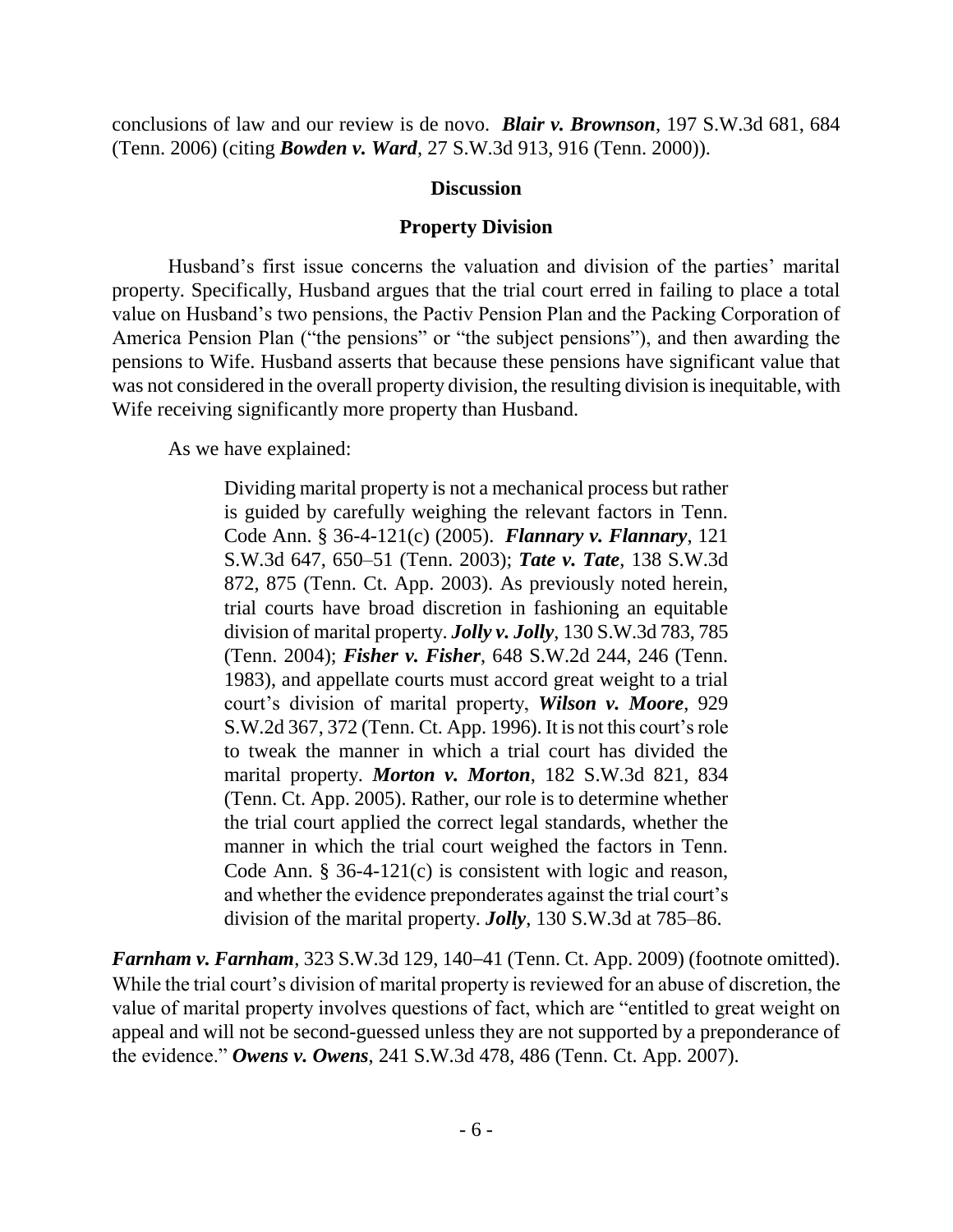Generally, "[i]n order to divide marital property equitably in accordance with Tenn. Code Ann. § 36-4-121(a), the trial court **must** place a value upon the couples' property." *Cooper v. Cooper*, No. 85-305-II, 1986 WL 10691, at \*2 (Tenn. Ct. App. Oct. 1, 1986) (emphasis added); *see also Pope v. Pope*, No. M2010-00067-COA-R3-CV, 2010 WL 4272690, at \*5 (Tenn. Ct. App. Oct. 28, 2010) ("Once the court has classified the property, the court must place a reasonable value on marital property that is subject to division.") (citing *Edmisten v. Edmisten*, No. M2001-00081-COA-R3-CV, 2003 WL 21077990, at \*11 (Tenn. Ct. App. May 13, 2003)). In this case, however, at the start of trial, the parties entered a joint stipulation regarding the value of the martial assets, in which Wife essentially agreed to the valuation of assets proposed by Husband. Counsel for Husband specifically stated that the agreement pertained to "the values" of the parties' marital assets. The stipulated exhibit, however, does not set forth any value for the subject pensions, instead referring only to the monthly income that is generated therefrom. Additionally, Husband does not propose any valuation for these pensions in the chart attached to his brief pursuant to Rule 7 of the Rules of the Court of Appeals of Tennessee, nor does he cite the part of the record wherein he presented any evidence regarding the valuation that should have been assigned to these assets. *See generally* Tenn. Ct. of App. R. 7. Indeed, from our review of the record in this case, no evidence was presented regarding the total value of the subject pensions. Instead, in his brief to this Court, Husband asks us to take judicial notice of facts not presented to the trial court regarding actuarial tables and discount rates and endeavor to calculate the present value of the subject pensions.

The Tennessee Rules of Appellate Procedure clearly states that: "Nothing in this rule shall be construed as requiring relief be granted to a party responsible for an error or who failed to take whatever action was reasonably available to prevent or nullify the harmful effect of an error." Tenn. R. App. P. 36(a). Additionally, our review is appellate only; accordingly, we will generally not review issues that were not first presented to the trial court. *See, e.g., Farmers Mut. of Tenn. v. Atkins*, No. E2011-01903-COA-R9-CV, 2012 WL 982998, at \*4 (Tenn. Ct. App. Mar. 21, 2012) (declining to consider a matter when no initial determination was made by the trial court); *Shaffer v. Memphis Airport Auth., Serv. Mgmt. Sys., Inc.*, No. W2012-00237-COA-R9-CV, 2013 WL 209309, at \*4 (Tenn. Ct. App. Jan. 18, 2013) ("In an interlocutory appeal, as well as in an appeal as of right, the appellate court considers only questions that were actually adjudicated by the trial court."); *Reid v. Reid*, 388 S.W.3d 292, 294 (Tenn. Ct. App. 2012) ("The jurisdiction of this Court is appellate only; we cannot hear proof and decide the merits of the parties' allegations in the first instance."); *In re Estate of Boykin*, 295 S.W.3d 632, 636 (Tenn. Ct. App. 2008) ("At the appellate level, we are limited in authority to the adjudication of issues that are presented and decided in the trial courts."). Here, Husband"s own proposed property division did not include a value for the subject pensions. Indeed, Husband chose to enter into a stipulation regarding the values to be assigned to the marital property, which stipulation did not contain any value for the two pensions at issue. Furthermore, Husband put on no proof regarding the present total value of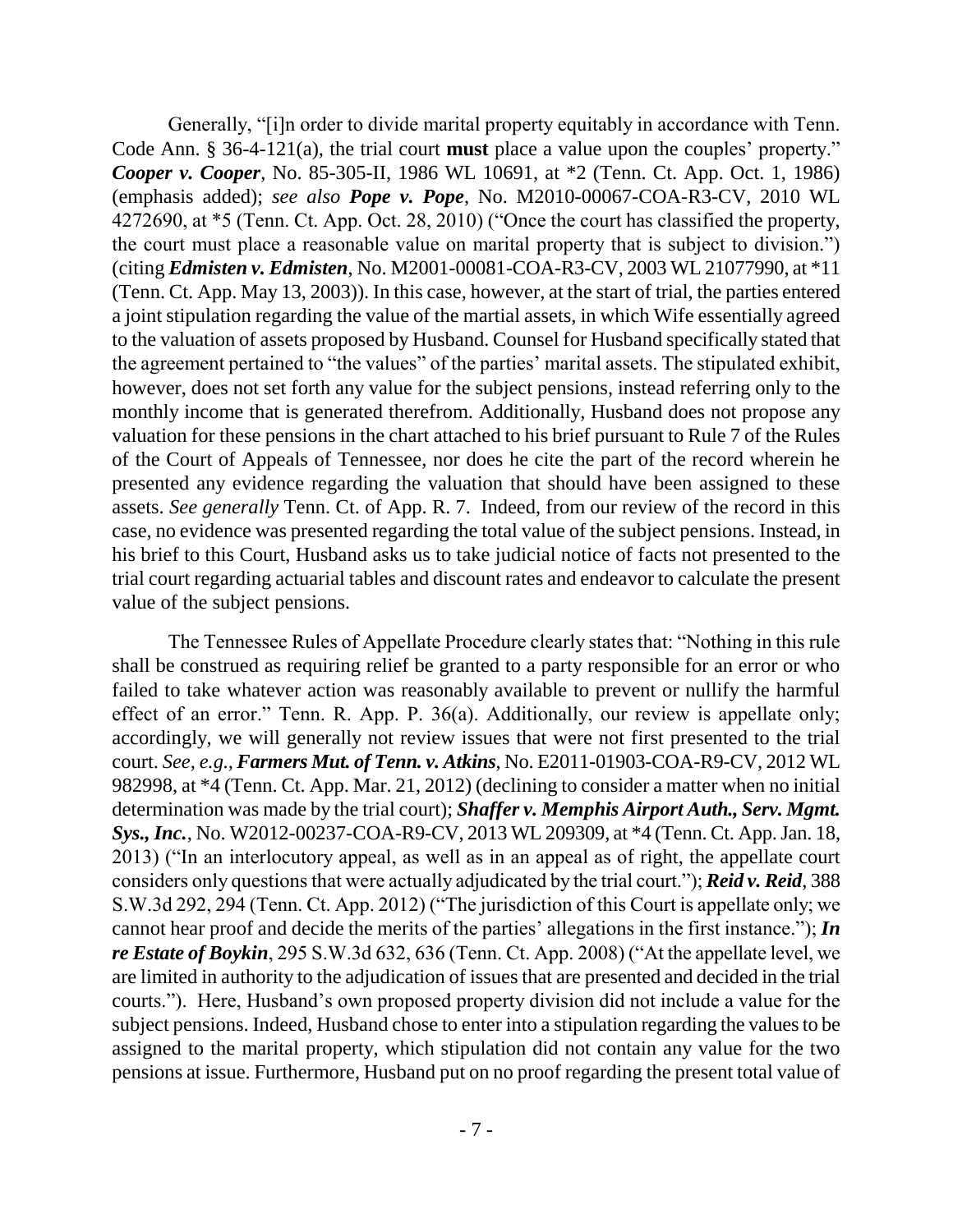the pensions during trial.<sup>3</sup> Under these circumstances, we decline to find error where the trial court accepted the parties' stipulation, especially given that no specific evidence was presented on the subject pensions" present values. *See generally Prater v. Louisville & N. R. Co.*, 62 Tenn. App. 318, 329, 462 S.W.2d 514, 518 (1970) ("The general rule is that stipulations are regarded as contracts or agreements, and they can be rescinded only upon grounds justifying the setting aside of such agreements or contracts generally."). As such, we affirm the trial court's finding that the total value of the marital estate was \$618,534.00, which does not include any specific present value for the subject pensions, as the parties agreed not to place a present value on these assets.

In the stipulation, however, Husband did not agree as to the equitable division of the parties' martial assets. On appeal, he therefore argues that the trial court erred in awarding Wife the entirety of the subject pensions because the award of the pensions to Wife essentially prevents Husband from retiring in the near future. Here, excluding Husband"s pensions, as we must due to the lack of evidence presented to the trial court on its value, the trial court awarded Wife approximately 58% of the marital property, while Husband was awarded 42% of the marital property, based upon the stipulated values agreed to by the parties. It is well-settled that:

> A trial court"s division of marital property is to be guided by the factors contained in Tenn. Code Ann. § 36-4-121(c). However, an equitable property division is not necessarily an equal one. It is not achieved by a mechanical application of the statutory factors, but rather by considering and weighing the most relevant factors in light of the unique facts of the case.

*Batson v. Batson*, 769 S.W.2d 849, 859 (Tenn. Ct. App. 1988). Several factors contained in Tennessee Code Annotated Section 36-4-121(c) lead us to conclude that above property division was not inequitable, including the long duration of the marriage, *see* Tenn. Code Ann. § 36-4-121(c)(1); Husband"s substantially higher income, earning capacity, and level of training and education, *see* Tenn. Code Ann. § 36-4-121(c)(2),(4); and Wife"s lack of separate property, *see* Tenn. Code Ann. § 36-4-121(c)(6). Under these circumstances, awarding Wife somewhat more marital property is not inequitable.

 $\overline{a}$ 

<sup>&</sup>lt;sup>3</sup> Husband first raised an argument regarding the present value of the subject pensions in his motion to alter or amend. "A Rule 59 motion should only be granted "when controlling law changes before the judgment becomes final; when previously unavailable evidence becomes available; or to correct a clear error of law or to prevent injustice" and "should not be used to raise or present new, previously untried or unasserted theories or legal arguments."" *In re Lawton*, 384 S.W.3d 754, 764 (Tenn.Ct.App.2012) (quoting *In re M.L.D.*, 182 S.W.3d 890, 895 (Tenn. Ct. App. 2005)). Nothing in Husband"s motion indicated that he was unable to put on proof regarding the present value of the subject pensions during trial. Indeed, the trial court specifically stated in denying Husband"s motion that the information Husband seeks to include "was available at trial, but simply was not used[.]" Furthermore, Husband does not raise the denial of his motion to alter or amend as an error on appeal.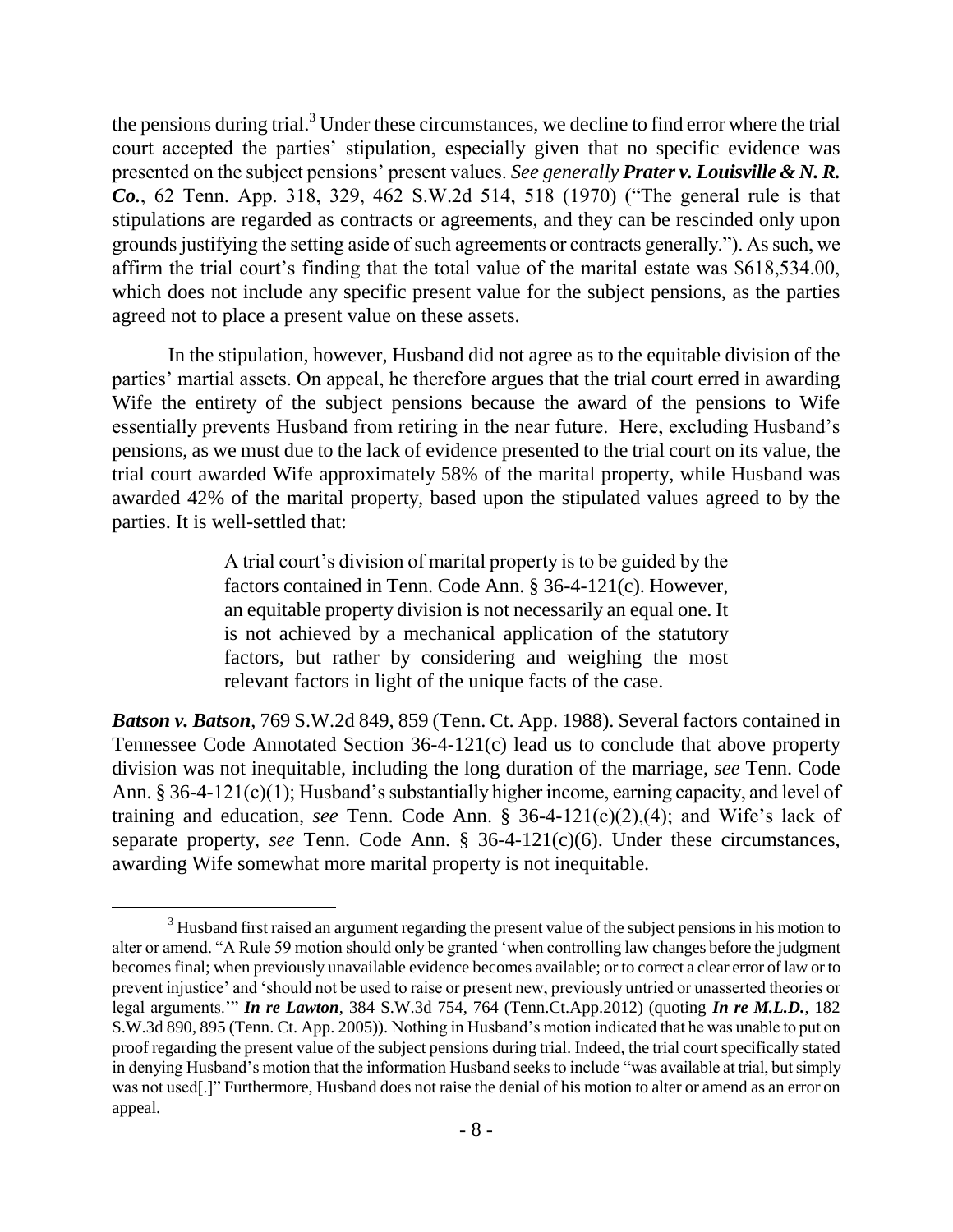Husband argues, however, that allowing Wife to retain the subject pensions and their payments as her own property prevents him from having access to these funds at his retirement. Specifically, Husband argues that:

> The trial court's unconditional transfer of Husband's pension payments to Wife limits the Court"s discretion in future to adjust the financial arrangements between the parties upon Husband"s hoped-for and anticipated retirement. Husband clearly indicated his wish to retire in the near future, and the trial court explicitly recognized that this may well happen and that the parties' incomes would both be affected. The only indication in the record is that Husband"s income at that time would be his social security and whatever he might be able to draw from his IRAs and nominal 401(k) plan. Upon his retirement, Husband would qualify for social security and Wife would be eligible for her spousal entitlement. As the trial court envisaged, Husband could at that time file for a modification of his alimony. Even if he were successful and his alimony were terminated, however, the relief that the court could grant him would be severely limited; there would be no apparent legal basis for the court to require Wife to re-assign any of the pension payments to Husband and no basis for her to pay him alimony. Thus, Husband at best could wind up with little more than his social security benefits, while Wife would be receiving Husband's pension payments of \$1,892 per month plus her spousal share of social security.

(Internal citation omitted). Husband also asserts that the property division ordered by trial court is inequitable if the present values of the two pensions awarded to Wife are considered.

Respectfully, we find Husband's argument somewhat disingenuous. Importantly, we note that nowhere in the above argument does Husband mention that he received other retirement accounts in the division of marital property. The accounts awarded to Husband total over \$260,000.00. Husband characterizes these assets as retirement accounts, and therefore, they are available for Husband at his retirement. Furthermore, although Husband clearly expressed his desire to retire within a year following trial, nothing in the record indicates that Husband is physically unable to perform his job or that it is likely to be eliminated. Parties to divorces often must adjust to differing economic realities after the demise of the relationship. This tenet holds true regardless of whether we are considering the circumstances of the economically disadvantaged spouse or the spouse who has generally earned more income throughout the marriage. The simple fact that Husband may not be able to retire at the age he anticipated during the parties' marriage does not equate to an abuse of discretion by the trial court in awarding this property to Wife, as the award ensures that she has sufficient income upon which to survive after the demise of the parties' relationship.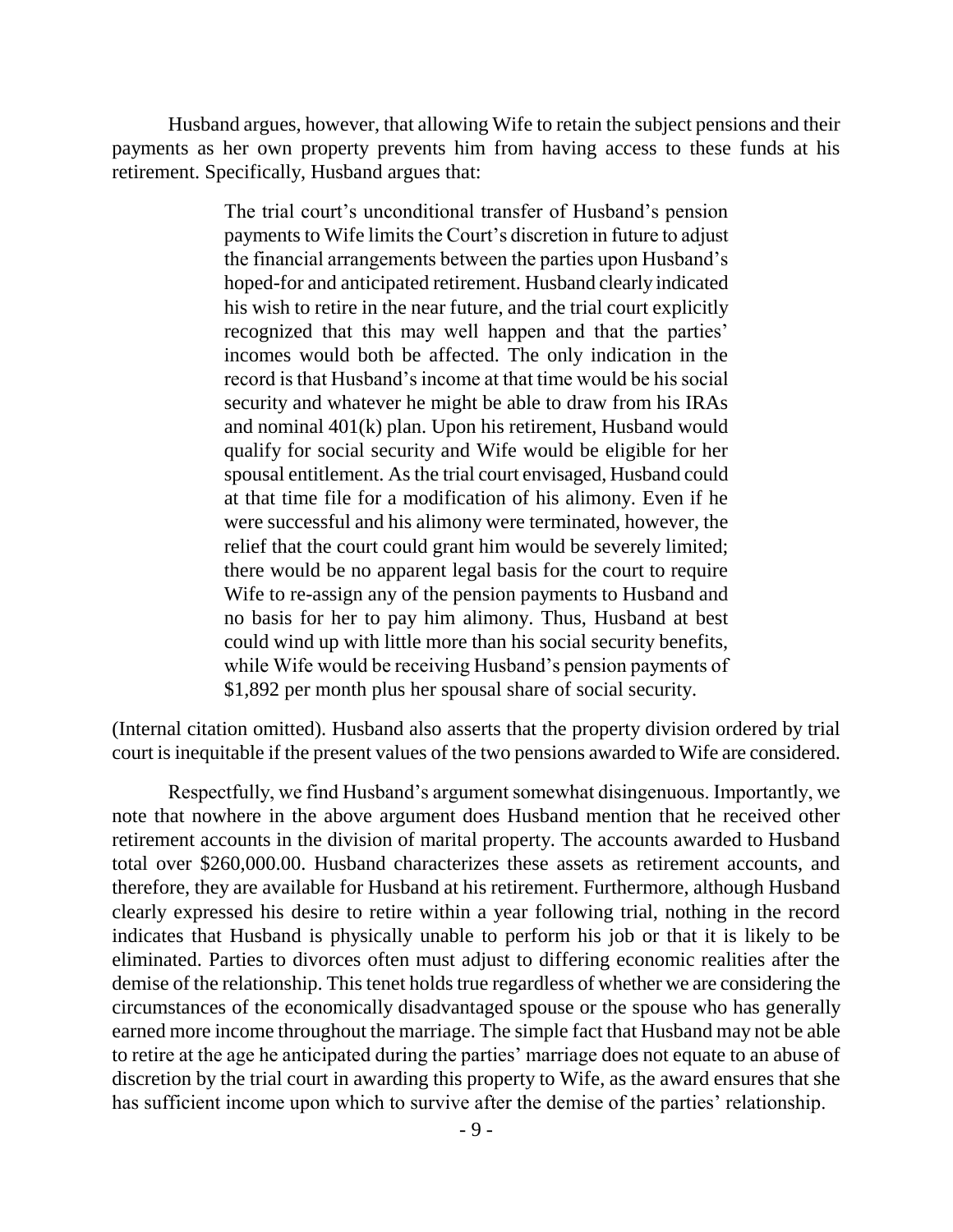Finally, we note that this Court is not permitted to "tweak" a trial court's property division unless the overall division is inequitable. *See Ghorashi-Bajestani v. Bajestani*, No. E2009-01585-COA-R3-CV, 2010 WL 3323743, at \*14 (Tenn. Ct. App. Aug. 24, 2010). Because we have concluded that Husband agreed not to place a present value on the two pensions awarded to Wife and failed to present any evidence to the trial court on their present value, we likewise will not consider the Husband"s proffered present value for those assets in determining the value of the property awarded to each party. Given that Husband declined to assign a value to the subject pensions when he was seeking to retain them, we cannot conclude that the trial court erred in failing to consider the present value of these assets in making an equitable division of the parties' marital property. Likewise, we decline to engage in the complicated calculations urged by Husband to assign a value to these assets. Excluding these assets from the calculation, we cannot conclude that the trial court's overall division of the marital property valued by the agreement of the parties was inequitable. As such, Husband has failed to show an abuse of discretion that would justify our interference in the trial court's sound judgment.

#### **Alimony**

Husband next raises several issues with regard to the trial court's decision to award Wife \$2,000.00 per month in alimony in futuro. The standard of review applicable in alimony cases was thoroughly considered in the Tennessee Supreme Court"s Opinion in *Gonsewski v. Gonsewski*, 350 S.W.3d 99 (Tenn. 2011):

> [T]his Court repeatedly and recently observ[ed] that trial courts have broad discretion to determine whether spousal support is needed and, if so, the nature, amount, and duration of the award. *See, e.g., Bratton v. Bratton*, 136 S.W.3d 595, 605 (Tenn. 2004); *Burlew v. Burlew*, 40 S.W.3d 465, 470 (Tenn.2001); *Crabtree v. Crabtree*, 16 S.W.3d 356, 360 (Tenn.2000).

> Equally well-established is the proposition that a trial court"s decision regarding spousal support is factually driven and involves the careful balancing of many factors. *Kinard v. Kinard*, 986 S.W.2d 220, 235 (Tenn. Ct. App. 1998); *see also Burlew*, 40 S.W.3d at 470; *Robertson v. Robertson*, 76 S.W.3d 337, 340–41 (Tenn. 2002). As a result, "[a]ppellate courts are generally disinclined to second-guess a trial judge"s spousal support decision." *Kinard*, 986 S.W.2d at 234. Rather, "[t]he role of an appellate court in reviewing an award of spousal support is to determine whether the trial court applied the correct legal standard and reached a decision that is not clearly unreasonable." *Broadbent v. Broadbent*, 211 S.W.3d 216, 220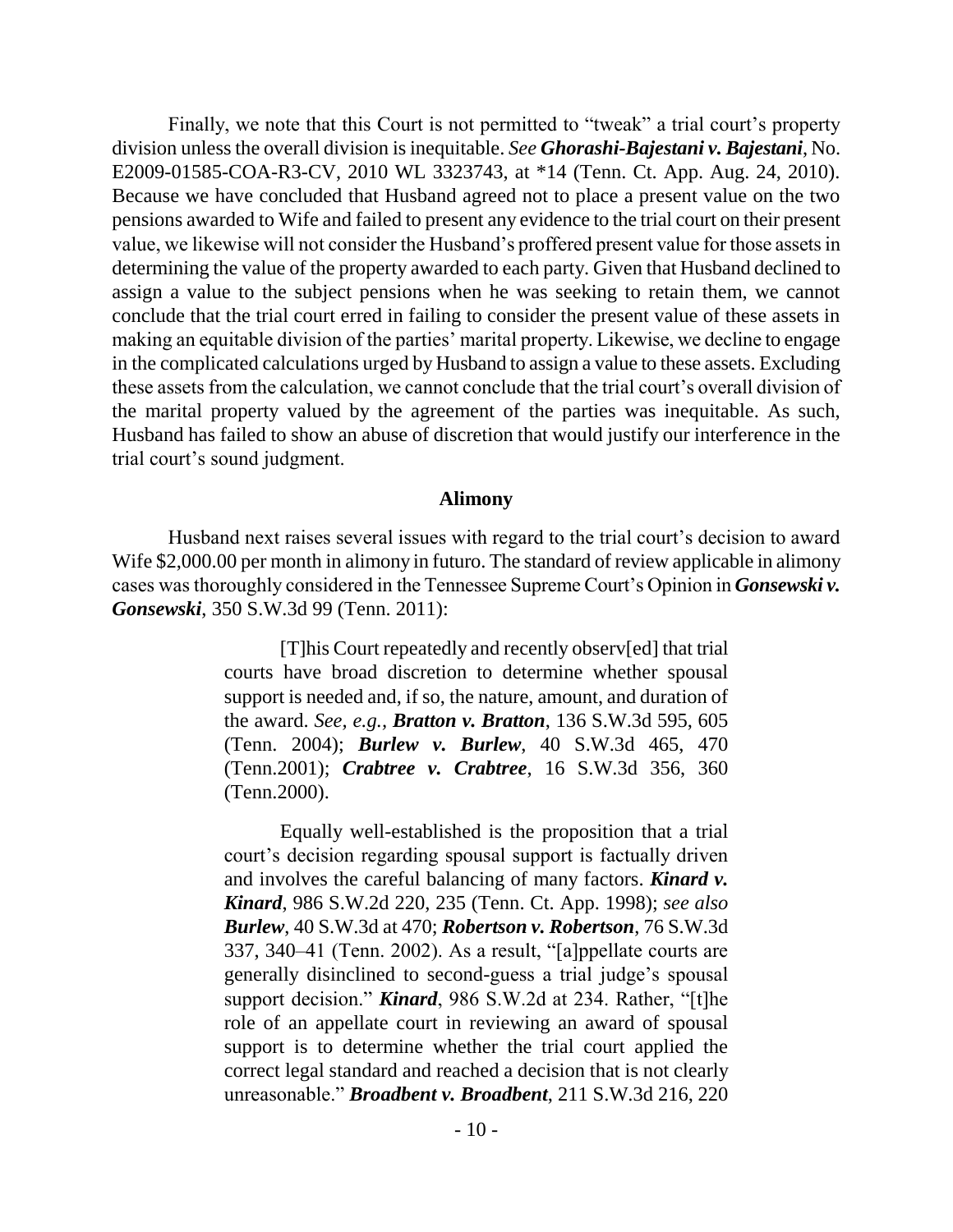(Tenn. 2006). Appellate courts decline to second-guess a trial court"s decision absent an abuse of discretion. *Robertson*, 76 S.W.3d at 343. An abuse of discretion occurs when the trial court causes an injustice by applying an incorrect legal standard, reaches an illogical result, resolves the case on a clearly erroneous assessment of the evidence, or relies on reasoning that causes an injustice. *Wright ex rel. Wright v. Wright*, 337 S.W.3d 166, 176 (Tenn. 2011); *Henderson v. SAIA, Inc.*, 318 S.W.3d 328, 335 (Tenn. 2010). This standard does not permit an appellate court to substitute its judgment for that of the trial court, but ""reflects an awareness that the decision being reviewed involved a choice among several acceptable alternatives,' and thus 'envisions a less rigorous review of the lower court's decision and a decreased likelihood that the decision will be reversed on appeal."" *Henderson*, 318 S.W.3d at 335 (quoting *Lee Medical, Inc. v. Beecher*, 312 S.W.3d 515, 524 (Tenn. 2010)). Consequently, when reviewing a discretionary decision by the trial court, such as an alimony determination, the appellate court should presume that the decision is correct and should review the evidence in the light most favorable to the decision. *Wright*, 337 S.W.3d at 176; *Henderson*, 318 S.W.3d at 335.

*Gonsewski*, 350 S.W.3d at 105–06 (footnote omitted).

Currently, Tennessee law recognizes four types of spousal support: "(1) alimony in futuro, (2) alimony in solido, (3) rehabilitative alimony, and (4) transitional alimony." *Gonsewski*, 350 S.W.3d at 107 (citing Tenn. Code Ann. § 36-5-121(d)(1)). The type of alimony awarded in this case, alimony in futuro, is intended to provide long-term support for the recipient until his or her death or remarriage. Tenn. Code Ann.  $\S 36-5-121(f)(1)$ . This type of alimony can be awarded where "the court finds that there is relative economic disadvantage and that rehabilitation is not feasible." *Id.*;*see also Burlew*, 40 S.W.3d at 470– 71; *Riggs v. Riggs*, 250 S.W.3d 453, 456 n.2 (Tenn. Ct. App. 2007). Alimony in futuro is appropriate when

> the disadvantaged spouse is unable to achieve, with reasonable effort, an earning capacity that will permit the spouse's standard of living after the divorce to be reasonably comparable to the standard of living enjoyed during the marriage, or to the postdivorce standard of living expected to be available to the other spouse.

Tenn. Code Ann. § 36-5-121(f)(1).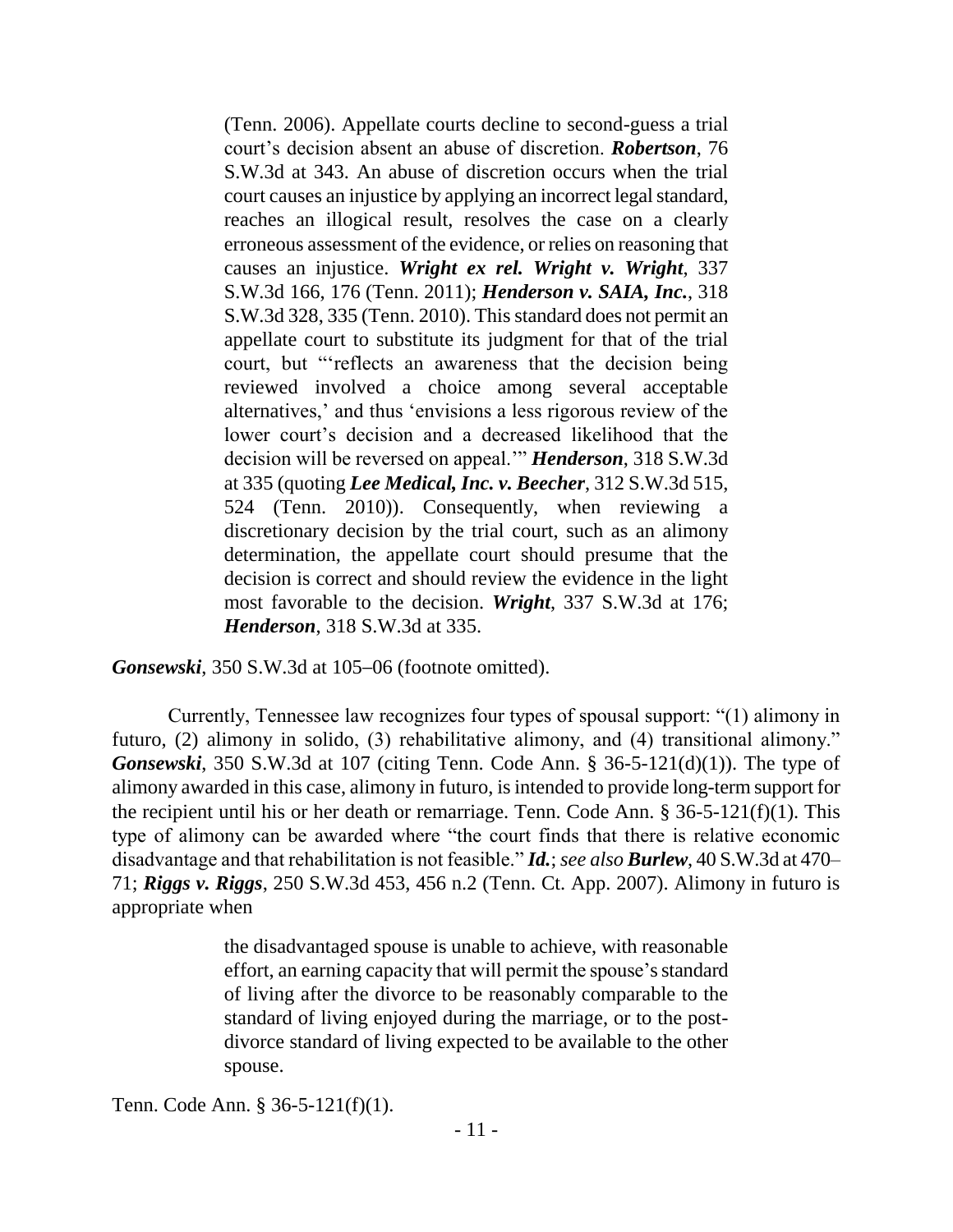As our supreme court explained, however:

Alimony in futuro "is not, however, a guarantee that the recipient spouse will forever be able to enjoy a lifestyle equal to that of the obligor spouse." *Riggs*, 250 S.W.3d at 456 n.2. In many instances, the parties' assets and incomes simply will not permit them to achieve the same standard of living after the divorce as they enjoyed during the marriage. *Robertson*, 76 S.W.3d at 340. While enabling the spouse with less income "to maintain the pre-divorce lifestyle is a laudable goal," the reality is that "[t]wo persons living separately incur more expenses than two persons living together." *Kinard*, 986 S.W.2d at 234. "Thus, in most divorce cases it is unlikely that both parties will be able to maintain their pre-divorce lifestyle . . . ." *Id.* It is not surprising, therefore, that "[t]he prior concept of alimony as lifelong support enabling the disadvantaged spouse to maintain the standard of living established during the marriage has been superseded by the legislature"s establishment of a preference for rehabilitative alimony." *Robertson*, 76 S.W.3d at 340.

## *Gonsewski*, 350 S.W.3d at 108.

In determining whether alimony is appropriate, the trial court is directed to consider the factors contained in Tennessee Code Annotated Section 36-5-121(i). Although each of these factors must be considered when relevant to the parties' circumstances, "the two that are considered the most important are the disadvantaged spouse's need and the obligor spouse"s ability to pay." *Riggs*, 250 S.W.3d at 457; *see also Bratton*, 136 S.W.3d at 605; *Robertson*, 76 S.W.3d at 342; *Burlew*, 40 S.W.3d at 470. Additionally, Section 36-5-121(i) "reflects a legislative preference favoring short-term spousal support over long-term spousal support, with the aim being to rehabilitate a spouse who is economically disadvantaged relative to the other spouse and achieve self-sufficiency where possible." *Gonsewski*, 350 S.W.3d at 109. As such, Tennessee law has "a statutory bias toward awarding transitional or rehabilitative alimony over alimony in solido or in futuro. While this statutory preference does not entirely displace long-term spousal support, alimony in futuro should be awarded only when the court finds that economic rehabilitation is not feasible and long-term support is necessary." *Id.*

Husband first argues that the trial court erred in calculating Wife"s need for alimony where it failed to take into account her cohabitation with the parties' adult Son. To support his argument, Husband cites Tennessee Code Annotated Section 36-5-121, which provides in relevant part: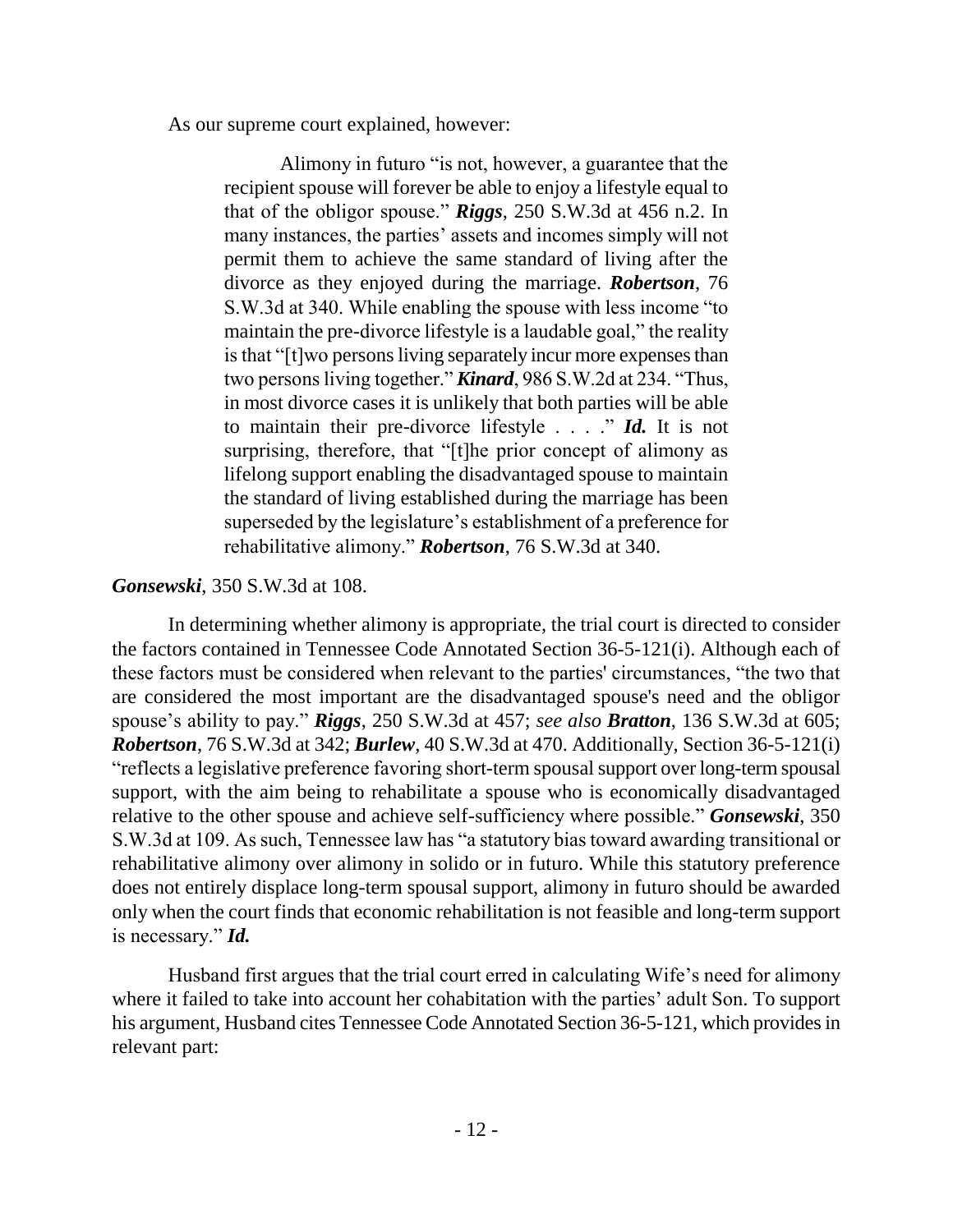In all cases where a person is receiving alimony in futuro and the alimony recipient lives with a third person, a rebuttable presumption is raised that:

> (i) The third person is contributing to the support of the alimony recipient and the alimony recipient does not need the amount of support previously awarded, and the court should suspend all or part of the alimony obligation of the former spouse; or

> (ii) The third person is receiving support from the alimony recipient and the alimony recipient does not need the amount of alimony previously awarded and the court should suspend all or part of the alimony obligation of the former spouse.

## Tenn. Code Ann. § 36-5-121(f)(2)(B).

Wife first argues that the above statutory guidelines do not apply to this case because it involves an initial award of alimony, rather than a modification proceeding. Respectfully, we cannot agree. This Court has previously recognized that "while the above statute concerns only modification of an existing support award, "the public policy expressed in the statute [is] relevant" to an initial alimony award." *Ezekiel v. Ezekiel*, No. W2014-02332-COA-R3-CV, 2015 WL 4916930, at \*8 (Tenn. Ct. App. Aug. 17, 2015) (quoting *Berkshire v. Berkshire*, No. E2014-00022-COA-R3-CV, 2014 WL 6735385, at \*5 n.3 (Tenn. Ct. App. Dec. 1, 2014)). As such, we can consider whether Son"s cohabitation with Wife is evidence that her need for alimony is lessened.

Here, the trial court made a specific finding regarding Son"s cohabitation with Wife. According to the trial court:

> The Court has heard the testimony concerning [Son] residing in the household of Wife. The Court further finds that this situation existed prior to the Husband"s separation from the marital home, and that while it still exists today, does not represent any change in the situation from prior to the separation, and that Mr. Naylor is not providing support to Wife to the extent that she does not need alimony, and that Wife is not providing support to [Son] in excess of the value of the services he performs for her maintaining the grounds and the house where Wife is forced to reside until she can liquidate the house and obtain a smaller and less expensive place to live. Therefore, the Court finds that under all of these circumstances, that the cohabitation statute,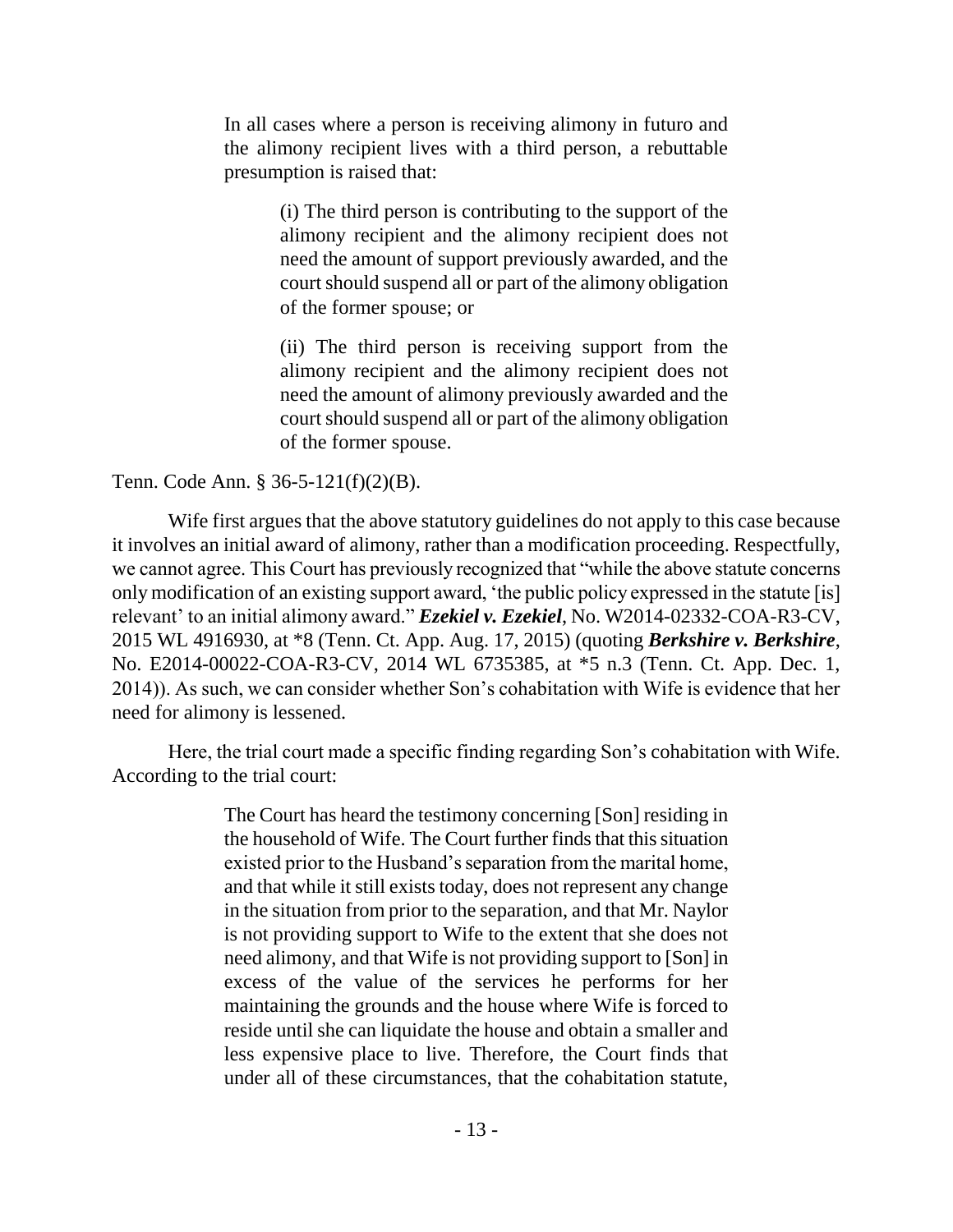Tennessee Code Annotated §36-5-121(f)(2)(B), is not impacting Husband"s duty to support his Wife by a payment of alimony.

The record does not preponderate against the trial court's finding that the situation concerning Son's residence pre-dated the parties' separation, and in fact, has occurred for nearly the last decade.

In a similar case, this Court recently affirmed the trial court's award of alimony to wife, despite the fact that her adult son resided with her. *See Ezekiel*, 2015 WL 4916930, at \*8. The Court of Appeals based its decision on two considerations: (1) testimony was undisputed that the son was not contributing to the household expenses because of his unemployment; and (2) the trial court excluded certain purported expenses of wife that were likely attributable from the adult son. *Id.* Likewise in this case, the testimony is undisputed that Son is unemployed and does not contribute financially to the household. Furthermore, the trial court specifically excluded some expenses that it found were attributable to Son in determining that Wife's expenses were \$4,453.00, rather than nearly \$9,000.00 in expenses that Wife alleged. Under these circumstances, we cannot conclude that the trial court abused its discretion in considering Wife"s need for alimony despite the fact that her adult son resides in her home.

Husband next asserts that the trial court erred in awarding alimony in futuro to Wife because the factors in Tennessee Code Annotated Section 36-5-121(i) do not support an award of "permanent" alimony. First, we disagree with Husband"s characterization of Wife"s alimony as permanent and therefore immutable. While it is true that alimony in futuro typically extends until the death or remarriage of the recipient, Tennessee Code Annotated Section 36-5-121 makes clear that such an award remains in the court's control and may be modified upon a showing of substantial and material changed circumstances. As such, if Wife's need or Husband's ability to pay ever changes, either party may return to the trial court in an effort to modify or terminate the alimony award.

With regard to whether the statutory factors favor an award of alimony in futuro to Wife in this case, the trial court made the following detailed findings:

> a. Wife is almost totally economically disadvantaged relative to Husband. Her earning capacity is at best, a minimum wage type job, which will be difficult to obtain at her age and skill level. Wife needs the financial resources available only to the Husband including income from pensions and retirement plans;<sup>4</sup>

> b. Husband"s educational level is higher than Wife"s and Wife has never used her education since she has been mainly a stay at home spouse and has moved around at different locations to

 $4$  See Tenn. Code Ann. §36-5-121(i)(1) (concerning the relative earning capacities of the parties).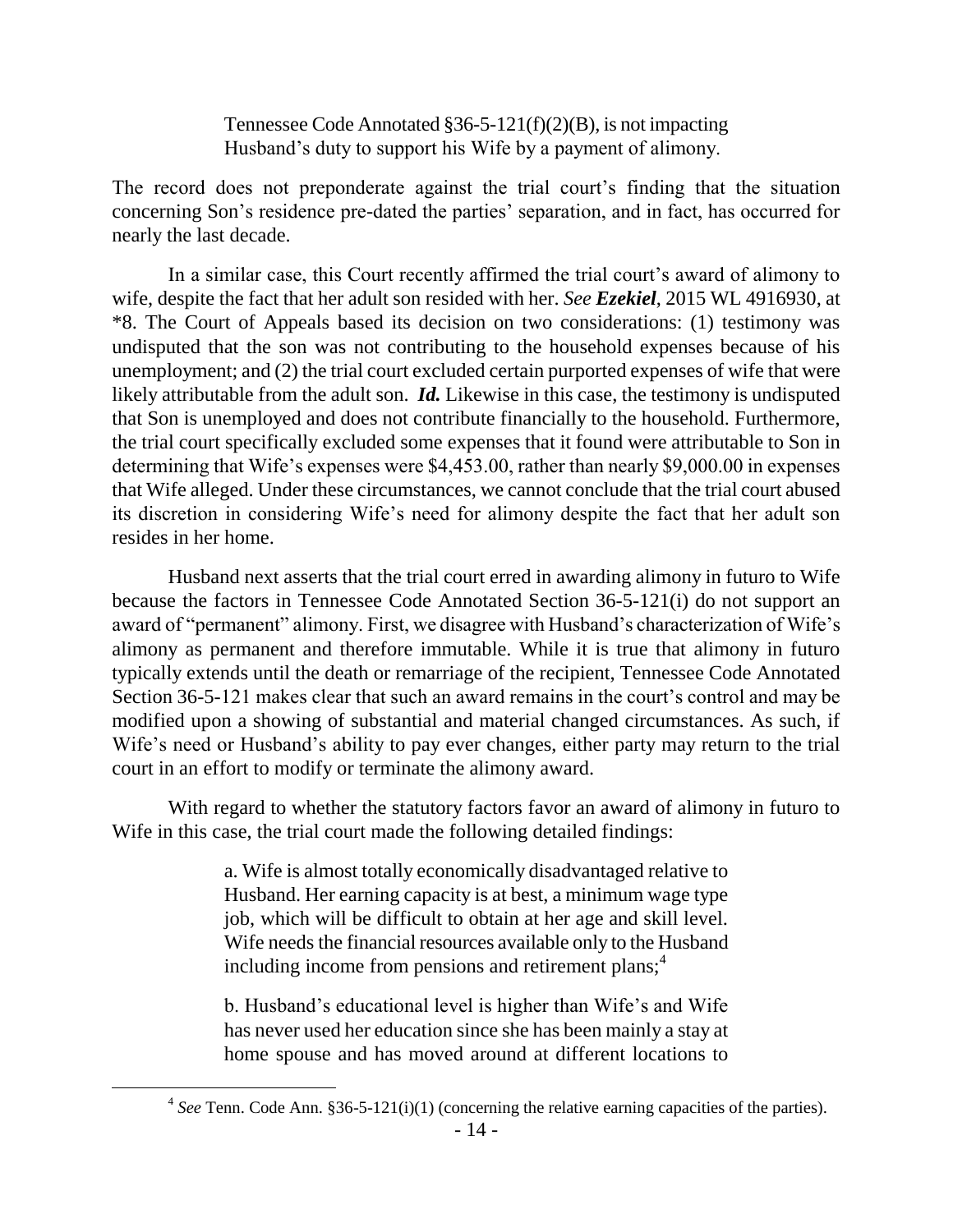facilitate the Husband's employment and to further his employment opportunities and skill level; $\frac{5}{3}$ 

c. The parties have been married 44 years; $<sup>6</sup>$ </sup>

d. Wife is 63 years of age and Husband is 64, but in good health and fully employed;<sup>7</sup>

e. While Wife will be awarded certain assets of the marital property as set forth on the attached spreadsheet, it is not likely that Wife will be able to accumulate further assets during her lifetime other than those awarded; $8<sup>8</sup>$ 

f. Wife has devoted her time in the marriage to maintaining a household for the Husband to return to after work, and has cared for the children during their minority almost exclusively and made significant contributions as a homemaker $[\cdot]^9$ 

g. The Husband is at fault in the destruction of the marriage;<sup>10</sup>

h. Husband will be able to deduct alimony payments from his adjusted gross income on his federal income tax return which will significantly reduce his tax liability each year for the amounts paid for the support of the Wife. Wife on the other hand, will be required to report said alimony payments on her tax return and pay tax thereon.<sup>11</sup>

The bulk of the trial court's rulings concerns Wife's earning capacity relative to Husband's. While Husband is currently earning a substantial income, Wife has no income apart from the pensions that she received as part of the parties" marital property dissolution. Even considering the income that Wife receives from the pensions and the decreased expenses as found by the trial court, Wife"s need exceeds \$2,500.00 per month.

<sup>&</sup>lt;sup>5</sup> See Tenn. Code Ann.  $$36-5-121(i)(2)$  (concerning the relative education levels of the parties).

 $6$  See Tenn. Code Ann. §36-5-121(i)(3) (concerning the duration of the marriage).

<sup>&</sup>lt;sup>7</sup> See Tenn. Code Ann.  $$36-5-121(i)(4)$  (concerning the relative ages and mental conditions of the parties), and (5) (concerning the relative physical conditions of the parties).

 $8$  *See* Tenn. Code Ann. §36-5-121(i)(8) (concerning the provisions made with regard to the parties' marital property).

<sup>&</sup>lt;sup>9</sup> See Tenn. Code Ann. §36-5-121(i)(10) (concerning the "extent to which each party has made such tangible and intangible contributions to the marriage as monetary and homemaker contributions and tangible and intangible contributions by a party to the education, training or increased earning power of the other party").

<sup>&</sup>lt;sup>10</sup> *See* Tenn. Code Ann. §36-5-121(i)(11) (concerning the fault of the parties for the demise of the marriage)

<sup>11</sup> *See* Tenn. Code Ann. §36-5-121(i)(12) (concerning the tax consequences to each party)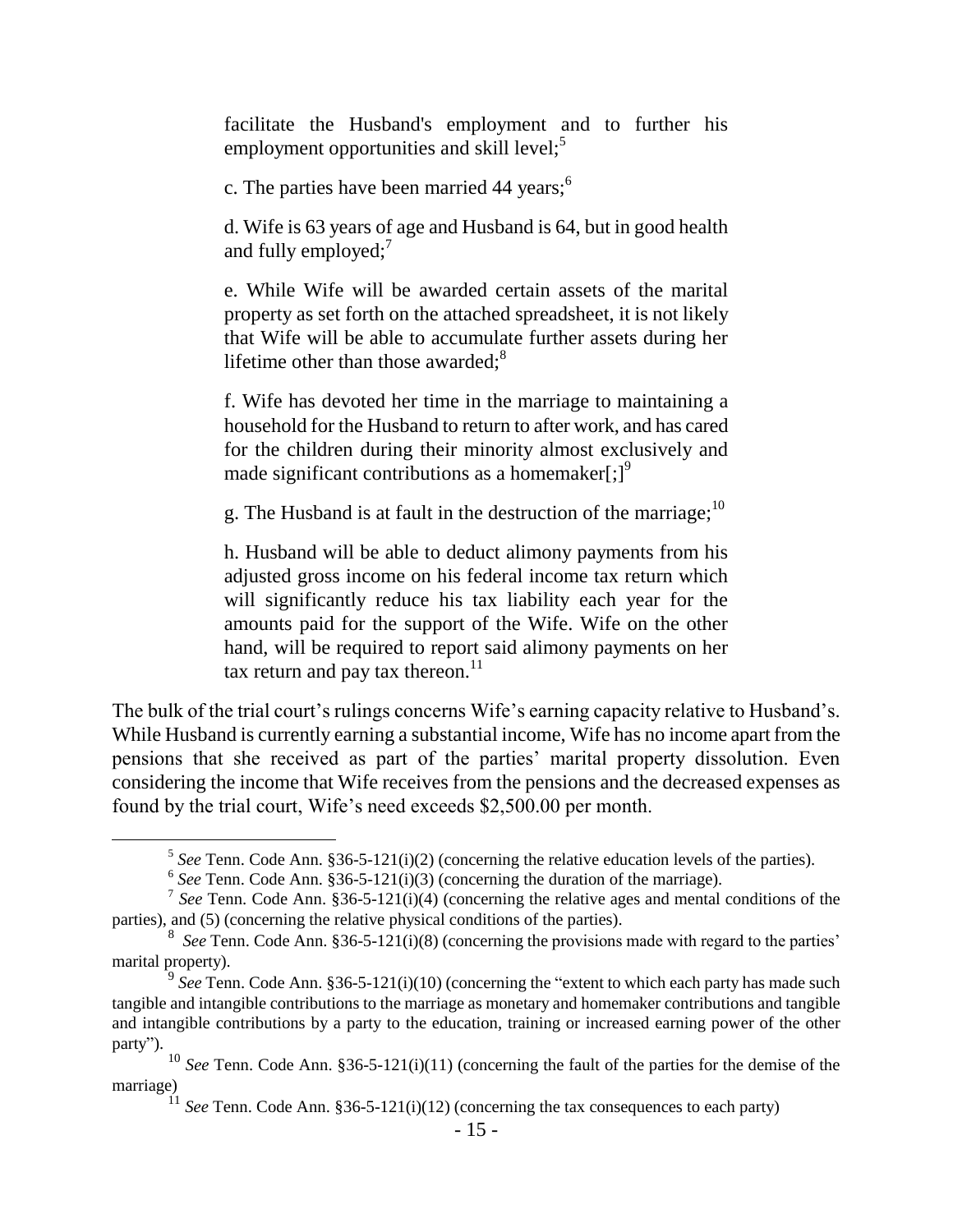Further, the trial court found that Wife was unlikely to be able to obtain a job paying even minimum wage, given her age and experience. The evidence does not preponderate against these findings. According to the record, Wife worked no more than ten hours per week during the marriage and none in recent years, often due to frequent moves necessitated by Husband"s jobs and Husband"s desire that Wife always be available to go on vacation. Certainly, Husband never objected during the marriage to Wife"s lack of work outside the home. Wife has no training, education, or experience that would make her employable. Husband does not argue in his brief that Wife could become employable given more training or education. As such, we cannot conclude that the trial court erred in finding that Wife was unlikely to obtain employment at this stage in her life.

In contrast, although Husband expressed his desire to retire shortly after the conclusion of the divorce proceedings due to job stress, nothing in the record suggests that Husband is physically unable to perform his job. There can also be no dispute that Husband"s earning capacity far surpasses Wife's. As such, the evidence in the record does not preponderate against the trial court"s finding that Wife is a candidate for long-term alimony in futuro at the present time.

Husband finally asserts that the trial court erred in finding that he had the ability to pay alimony in the amount of \$2,000.00 per month until Wife"s death or remarriage. Husband asserts that the trial court specifically found that Husband had a surplus after reasonable expenses of \$1,644.00 per month. In awarding Wife \$2,000.00 in alimony per month, however, the trial court found that Husband receives reimbursements from his employment for mileage and per diem for expenses, some of which will not be reduced by Husband"s move closer to his place of employment. Further, the trial court found that Husband"s tax liability would substantially decrease due to his alimony payments to Wife.

We first note that there was no evidence presented by the parties as to the extent of any decrease in Husband"s tax liability due to Husband"s alimony obligation. Furthermore, although somewhat unclear, Husband did testify that both the mileage and per diem reimbursements would be eliminated after the divorce. The record contains the following exchange between Husband and his counsel:

> Q. And your testimony is you"re not going to be receiving any of [the mileage or per diem] because . . . you'll be a resident now of Alabama?

> A. Correct. That"s only paid to employees that work more than 60 miles away from their home base.

Elsewhere Husband testified: "Once my residence is changed, permanent residence is changed to Monroeville, I will no longer be eligible for the per diem or the gasoline reimbursement for travel home." As such, the evidence is largely undisputed that both the mileage and per diem would be eliminated from Husband"s income. Under these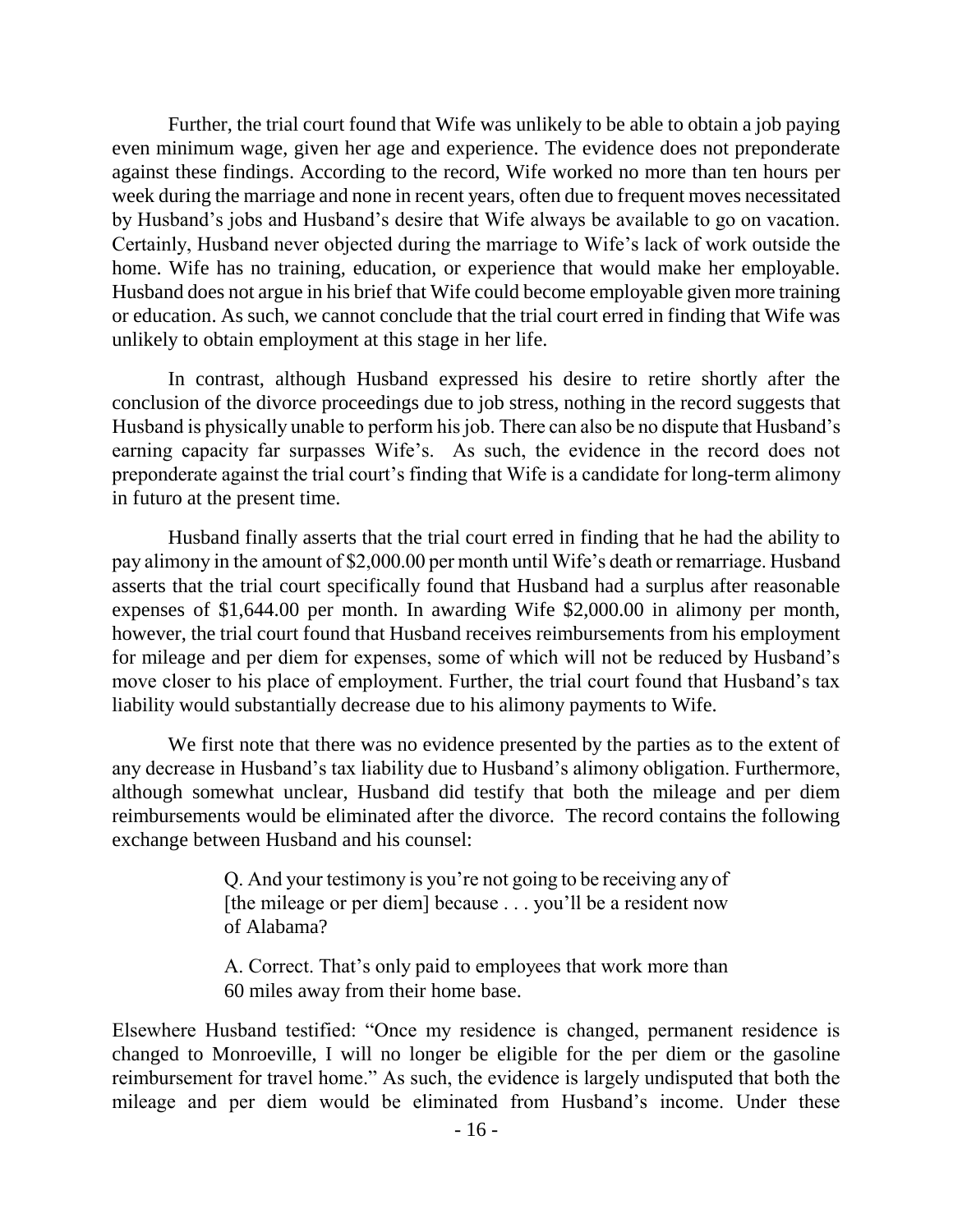circumstances, it appears that the trial court abused its discretion in requiring Husband to pay more alimony than he can currently afford. This Court has previously held that a trial court has abused its discretion in ordering a spouse pay more alimony than he or she can currently afford. *See Ezekiel*, 2015 WL 4916930, at \*9. As such, we modify Husband"s alimony in futuro obligation to \$1,644.00 per month.

#### **Future Retirement**

Husband next asserts that the trial court erred in failing to consider his anticipated retirement. Husband testified throughout the divorce trial that he hoped to retire at age sixtyfive, just one year after the divorce. According to Husband, his desire to retire stems from job-related stress and age, though no physical impairments prevent him from continuing his current employment. Husband testified that if he retires at sixty-six, he expects to receive approximately \$2,500.00 per month in social security, while Wife will be independently entitled to receive half of that amount.

The trial court declined to consider Husband"s anticipated retirement in reaching its decision concerning alimony. As the trial court explained:

> The Court is aware that at such time as Husband does retire, if his retirement is deemed to be reasonable under the law, that his income will be materially [a]ffected and that Wife's income will likewise be effected. The Court is also aware of the rights of each party concerning the social security they would be entitled to. However, the Court is not prepared to consider that at this point since the parties are in a transition period and Wife"s expenses may be less at a later time.

"Courts deal with the present. They do not address "future events that may or may not occur as anticipated or, indeed, may not occur at all."" *Carter v. Carter*, No. M2014-02457- COA-R3-CV, 2016 WL 697348, at \*3 (Tenn. Ct. App. Feb. 19, 2016) (quoting *B & B Enters. of Wilson Cnty., LLC v. City of Lebanon*, 318 S.W.3d 839, 848 (Tenn. 2010). Courts "will decline to act "where there is no need for the court to act or where the refusal to act will not prevent the parties from raising the issue at a more appropriate time."" *B & B Enterprises*, 318 S.W.3d at 849 (quoting *AmSouth Erectors, LLC v. Skaggs Iron Works, Inc.*, No. W2002-01944-COA-R3-CV, 2003 WL 21878540, at  $*6$  (Tenn. Ct. App. Aug. 5, 2003)).

Here, the trial court did not abuse its discretion in declining to consider Husband"s anticipated retirement because the issue was more appropriately decided in a future modification proceeding if and when Husband determines that retirement is feasible. Here, while Husband may wish to retire at age 65, retirement at that age may not be reasonable given the economic realities of this divorce. Furthermore, while the trial court specifically referenced that Wife's expenses may decrease as a result of selling the marital home, the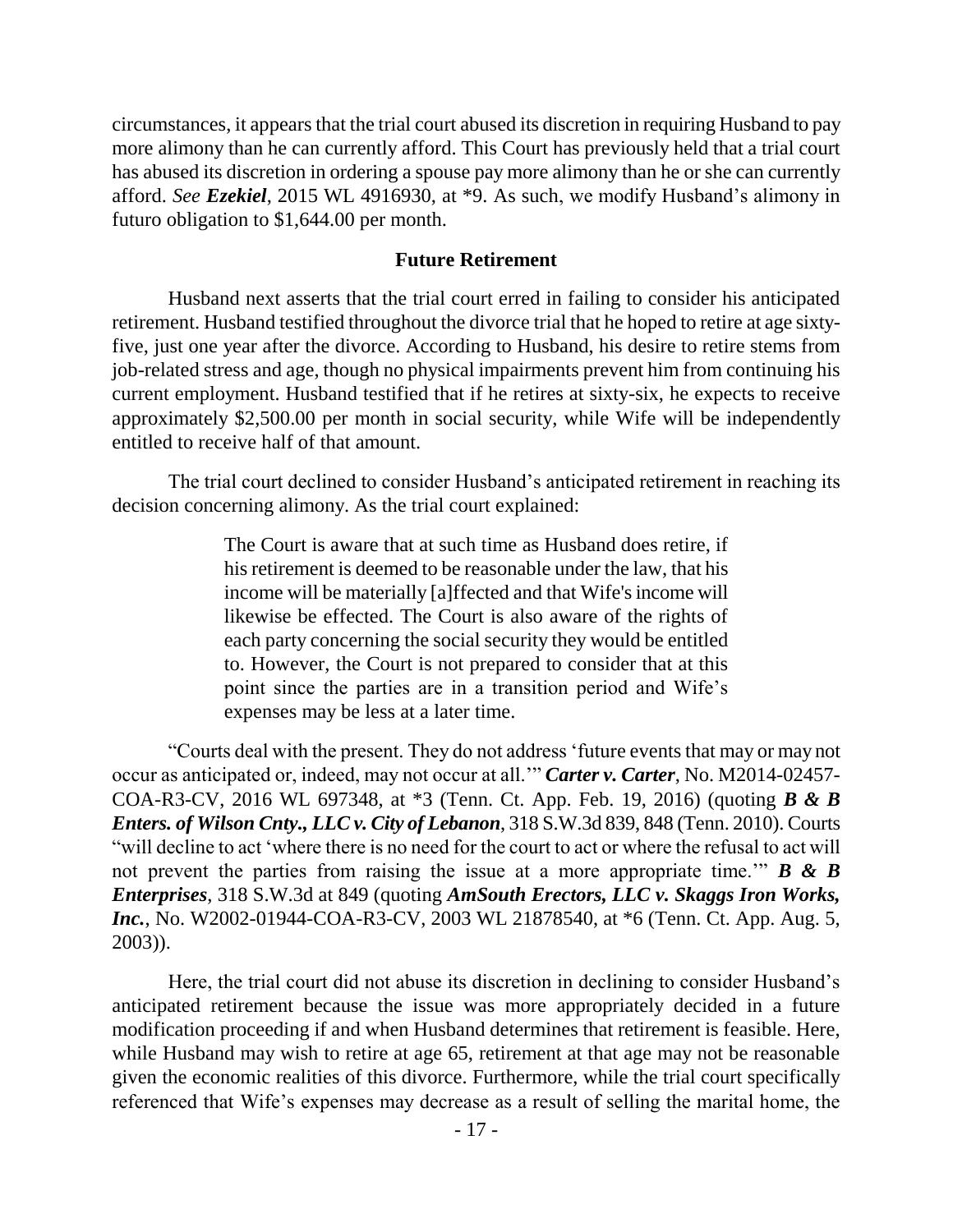record also reflects that Husband"s expenses are likely to substantially decrease in the near future: Husband"s current expenses include substantial debt payment, one of which, a \$2,000.00 per month debt payment, that will likely be paid off in approximately seven months at the current rate. Questions involving "reaching far into the future" are best "left to future judicial determination rather than crystal-ball gazing." *Sprenger v. Superior Court In & For Sacramento Cnty.*, 268 Cal. App. 2d 857, 867, 74 Cal. Rptr. 638, 643 (1969). Given the myriad scenarios that might arise between the divorce trial and Husband"s anticipated retirement, the trial court did not abuse its discretion in relying only on the present circumstances of the parties in reaching its decisions.

#### **Attorney's Fees**

Finally, Husband seeks an award of attorney"s fees on appeal. An award of appellate attorney's fees is a matter within this Court's sound discretion. *In re Jaiden W.*, No. M2014-00953-COA-R3-JV, 2015 WL 1881092, at \*4 (Tenn. Ct. App. Apr. 23, 2015) (citing *Archer v. Archer*, 907 S.W.2d 412, 419 (Tenn. Ct. App. 1995) (involving both child support and alimony)). In considering a request for attorney"s fees on appeal, we consider the requesting party"s ability to pay such fees, the requesting party"s success on appeal, whether the appeal was taken in good faith, and any other equitable factors relevant in a given case. *Darvarmanesh v. Gharacholou*, No. M2004-00262-COA-R3-CV, 2005 WL 1684050, at \*16 (Tenn. Ct. App. July 19, 2005).

Here, Husband has prevailed in reducing his alimony obligation, but has not been successful on the other issues in this appeal. Importantly, Husband relies on his calculation of the present value of the pensions awarded to Wife to assert that attorney"s fees are appropriate because he was awarded a mere 30% of the marital property. We have concluded, however, that Husband chose not to present evidence on the value of the subject pensions and that there can be no appellate relief from that decision. As such, the dissolution of marital property was much more equitable than Husband"s characterization. Furthermore, the trial court found that Wife had a need of over \$2,500.00 per month. Wife will only be entitled, however, to receive \$1,644.00 per month in alimony. As such, Wife simply does not have the ability to pay Husband's requested attorney's fees. We, therefore, respectfully deny Husband"s request for an award of attorney"s fees incurred in this appeal.

#### **Conclusion**

The judgment of the trial court is affirmed in part and modified in part. Specifically, Husband"s alimony in futuro obligation is modified to award Wife alimony in futuro pursuant to Tennessee Code Annotated Section 36-5-121(f) in the amount of \$1,644.00 per month. This cause is remanded to the trial court for all further proceedings as are necessary and are consistent with this Opinion. Costs of this appeal are taxed to Appellant William Lee Naylor, and his surety.